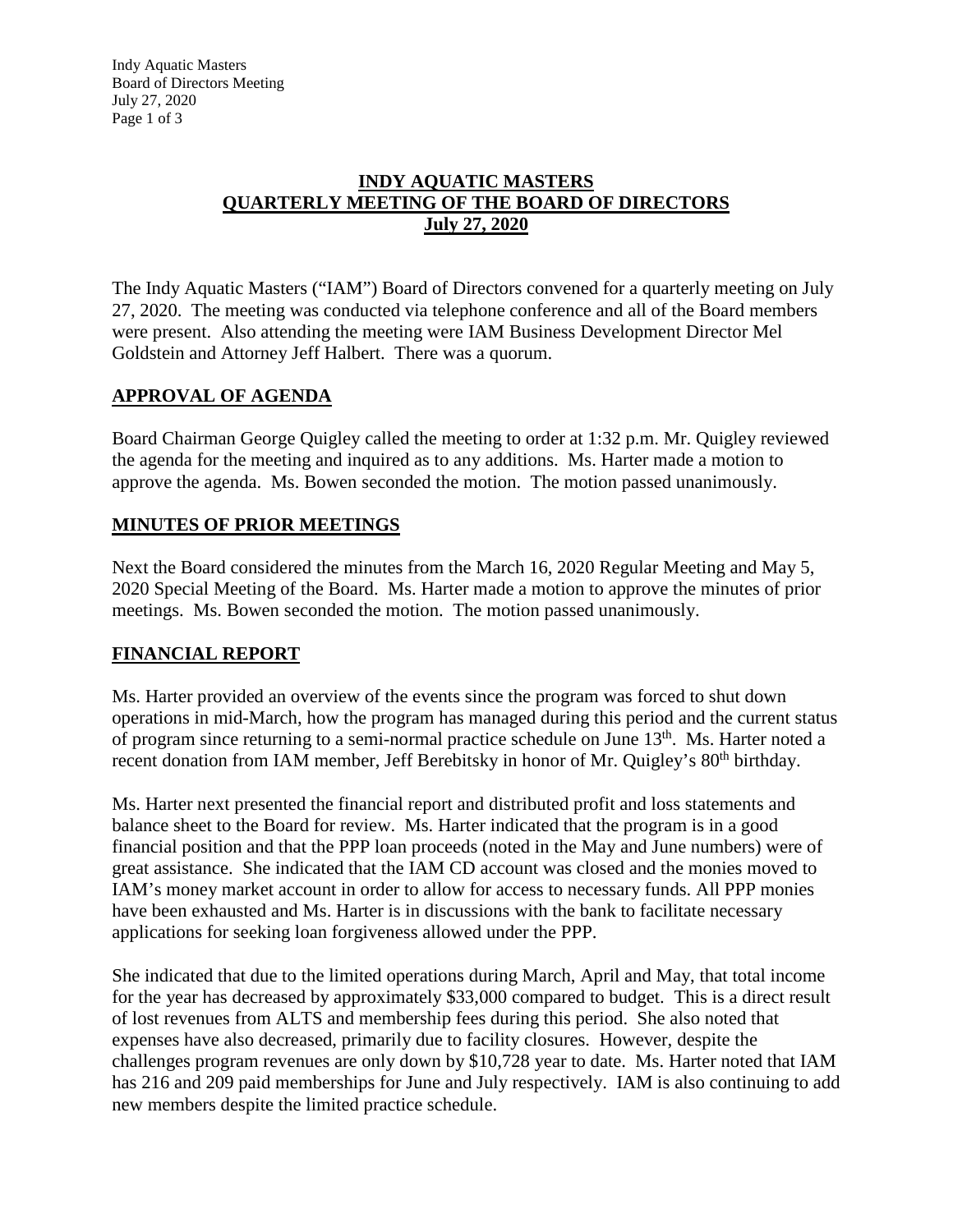Indy Aquatic Masters Board of Directors Meeting July 27, 2020 Page 2 of 3

In terms of facilities, IAM continues to operate on a month to month basis given the uncertainties with the program's traditional practice locations. She noted that it is likely that due to the potential unavailability of facilities for the remainder of 2020 and 2021, as well as other changes, she will be evaluating the structure of the program and recommend necessary modifications to IAM offerings.

# **HEAD COACH'S REPORT/BUSINESS DEVELOPMENT REPORT**

Mr. Goldstein provided an evaluation of IAM practices and staffing since returning to operations on June 13<sup>th</sup>. He indicated that he has been in continual discussions with IUPUI, North Central, Butler and Carmel in an attempt to secure additional practice times. He noted that he has discussed a tentative schedule for returning to IUPUI contingent upon approval from IUPUI. IAM has received approval to add an 11:30 a.m. practice at Riviera for the remainder of the summer season. At this time, with the exception of IUPUI, no other information is currently available regarding other practice locations due to the uncertainties related to COVID-19. Mr. Goldstein indicated that all coaches have exceeded expectations in handling the new schedule. All coaches have been permitted input into preparing weekly workouts which will be structured as follows: Monday: Stroke/IM; Tuesday: Distance; Wednesday: Sprint; Thursday: Stroke/IM; Friday: Sprint/IM; Saturday: Mixed; Sunday: Distance.

Mr. Goldstein indicated that given the current circumstances related to COVID-19, business development initiatives have been placed on hold.

### **FUNDRAISING**

No updates to report at this time. Mr. Quigley, Ms. Bowen and Mr. Goldstein will be meeting in the coming weeks to determine appropriate targets for seeking donations and designing an appropriate communication.

### **ACTION ITEMS**

There were no other action items were considered by the Board.

### **EXECUTIVE SESSION**

There were no items to be considered in executive session.

### **OTHER BUSINESS**

The Board scheduled meeting dates for the remainder of 2020 as follows:

- Third Quarter: September 21, 2020 at 1:30 p.m.
- Fourth Quarter: December 7, 2020 at 1:30 p.m.
- Annual Board Meeting: December 7, 2020 at 1:30 p.m.